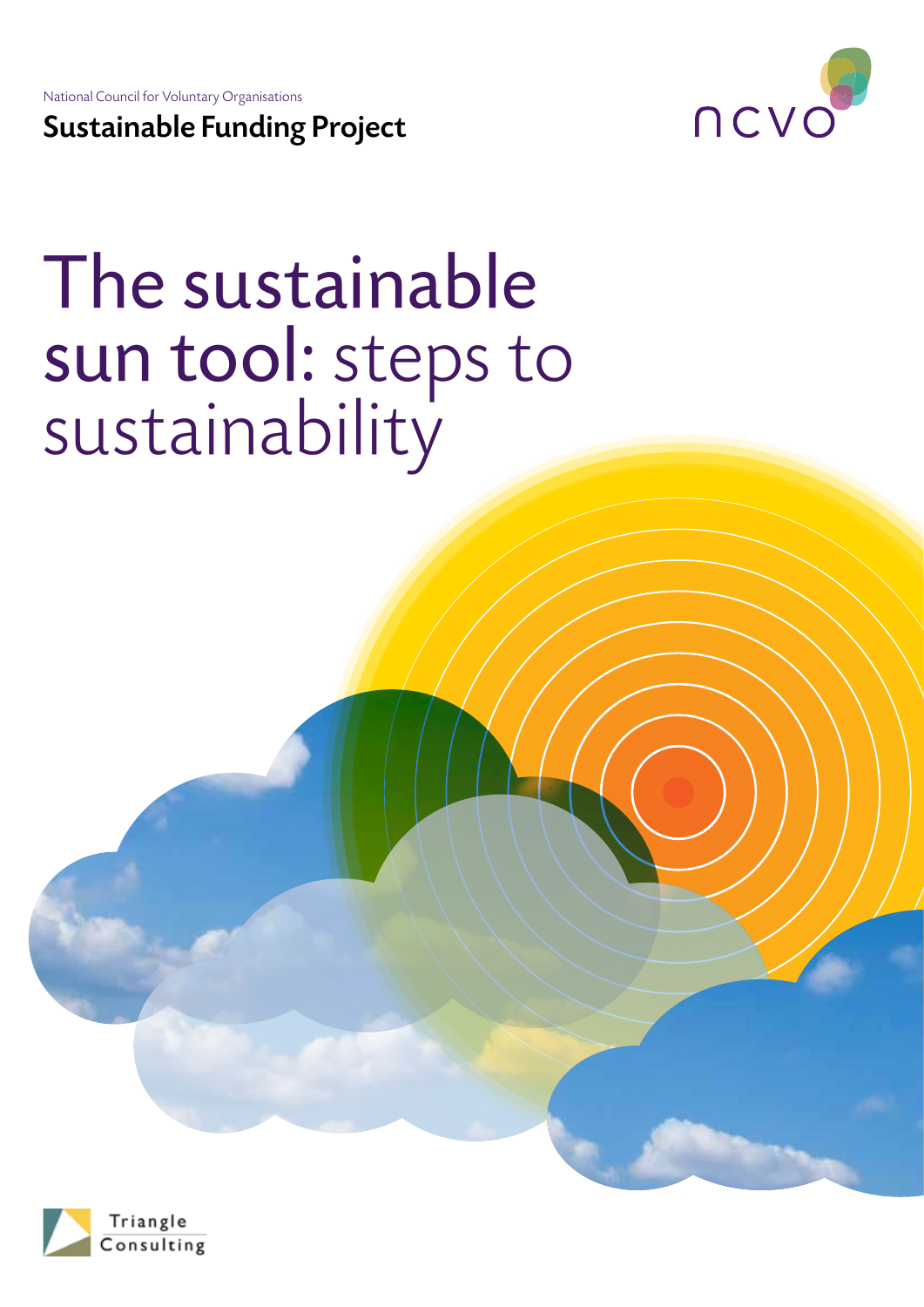### The Sustainable Sun Tool can

- Help you assess where you are in working towards financial sustainability.
- Give you practical ideas and support for how to move forward.
- Help you review your progress.

# WHAT FINANCIAL SUSTAINABILITY MEANS

A financially sustainable organisation, small or big, is an organisation that can consistently support and deliver its mission, making the most of changing markets and funding environments. We have identified six key aspects that contribute to financial sustainability to help you work out where you are doing well, and where you need to take action.

#### MOVE TO ACTION

For further information on the six areas covered in the Sun Tool, visit www.ncvo-vol.org.uk/sfp where you will find a range of practical tools and resources to support you in developing and implementing a sustainable and appropriate income strategy.

#### Revisiting the Sun

After a few months, complete the Sun again, going through the same process and joining the dots on the Sun. This will show you where key areas in your organisation are developing and coming together, and help you identify areas to work on next.

#### The Rays

Each ray highlights an area that contributes to financial sustainability.

- A A strategic approach: ensuring how you raise funds and what you raise funds for supports your mission.
- B Income diversity: an appropriate mix of funding sources; donated and earned.
- C Financial management: understanding and managing costs, income and risk.
- <sup>D</sup> Communicating success: being able to show you are making a difference.
- <sup>E</sup> External positioning: knowing where you fit, how you are different and how to tell people.
- <sup>F</sup> Relationships: the relationships and partnerships with funders and others that you need to achieve your mission.

No organisation achieves this in a single leap. Organisations that have systematically increased their sustainability describe a journey with ten steps:

Ten steps to sustainability

| $1 - 2$  | <b>UNAWARE</b>                       | The organisation is at risk, but people in it are not aware of this<br>and not thinking about change.                                                                    |
|----------|--------------------------------------|--------------------------------------------------------------------------------------------------------------------------------------------------------------------------|
| $3 - 4$  | <b>AWARE</b>                         | People become aware that practice is leading to risks for the<br>organisation and want to make changes but may not know how<br>to and need help.                         |
| $5 - 6$  | <b>MAKING</b><br><b>CHANGES</b>      | People in the organisation start to take action and put in place<br>new initiatives to improve key areas, such as investing in new skills.                               |
| $7 - 8$  | <b>DELIVERING</b>                    | New practices are established where needed and things are<br>mostly good enough. Risk analysis becomes important in<br>managing uncertainty and allowing further growth. |
| $9 - 10$ | <b>STRONG OR</b><br><b>EXCELLENT</b> | Organisations become strong; they consistently support and<br>delivery their mission, and may lead their field through good<br>practice and innovation.                  |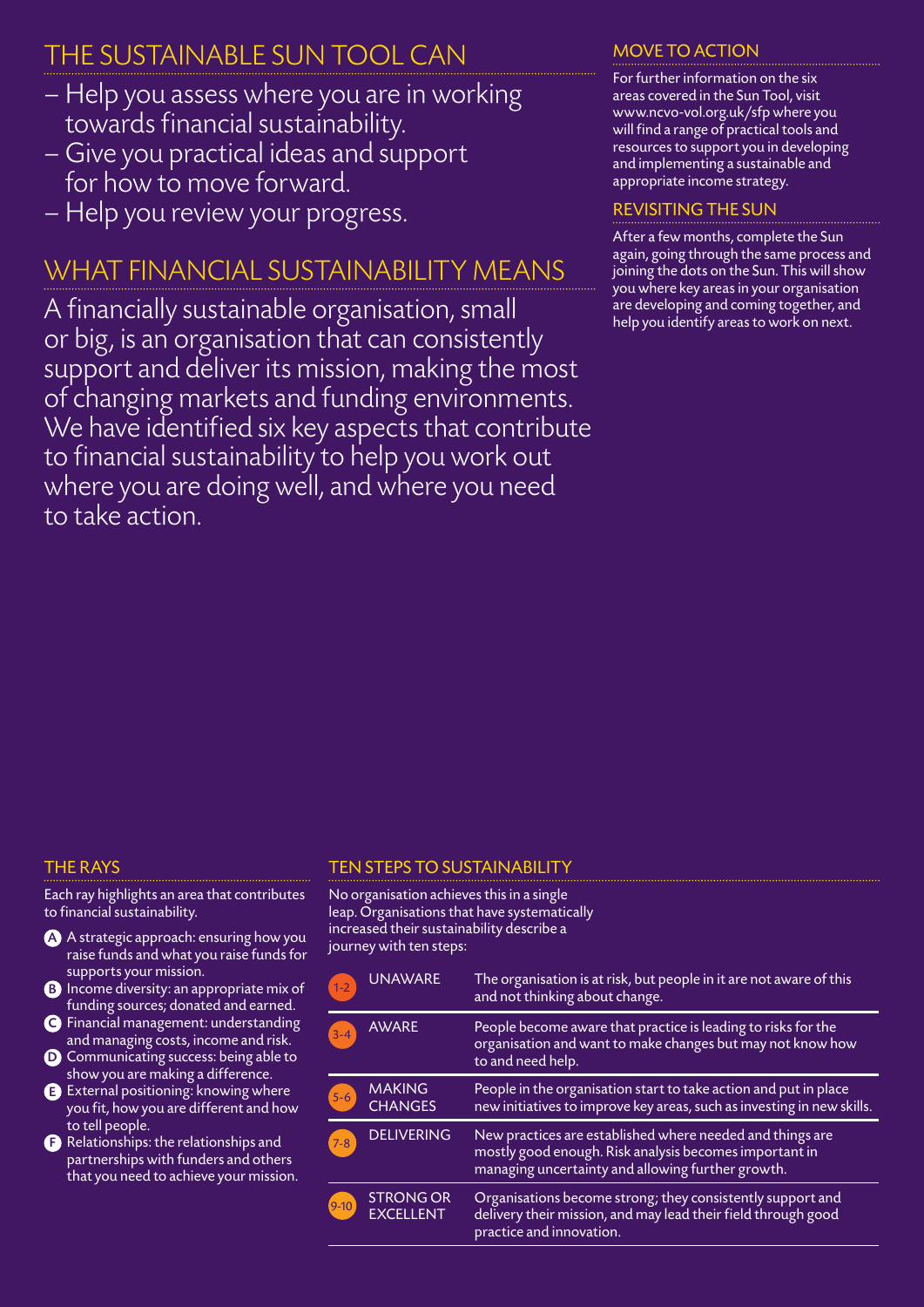

9-10

# **A** A STRATEGIC APPROACH TO FUNDING

Stage What people in the organisation might say

|       | We react to situations: if a plan exists it isn't shared or understood. We may make  |
|-------|--------------------------------------------------------------------------------------|
| $1-2$ | decisions in response to available money or personal interests, rather than mission. |

We are frustrated by the lack of a plan or big picture of where we are heading, but are not sure how to be strategic about funding, especially within a changing context.

We have a clear mission and aims and are developing a planning process. We are working on how to assess and choose funding options more strategically.

We have a strategic plan and can identify risks and evaluate decisions strategically, but there are gaps and room for improvement. We are good at finding appropriate funding and reject funding that is not right for us.

 Our mission is reflected in our work, values and ethos, and guides how we raise funds and what we raise funds for. We plan strategically and our plans are flexible and regularly reviewed in a clear transparent, inclusive process.

# **B** INCOME DIVERSITY

| STAGE              | WHAT PEOPLE IN THE ORGANISATION MIGHT SAY                                                                                                                                       |
|--------------------|---------------------------------------------------------------------------------------------------------------------------------------------------------------------------------|
| $\left(1-2\right)$ | We rely on one source of income, or are dependent on inappropriate or costly income<br>streams. We get caught off guard when funding ends, or treat repeating crises as normal. |
| $3 - 4$            | We are concerned about the cost and or vulnerability of our funding. We want to find<br>new sources but lack the skills or are not sure what to do.                             |
| $5 - 6$            | We are actively exploring new forms of income generation and investing in the skills needed.<br>New ventures and approaches take time to establish so our income is vulnerable. |

We have a range of income streams that are appropriate to our mission, and vary in how they are generated, level of risk, and timing. We have or are developing the skills to support new income streams, and planning exit strategies for those streams seen to be at risk.

. . . . . . . . . . . . .

We have multiple income streams, with a range of sources of income, levels of risk, timings and costs. We are entrepreneurial, flexible and innovative in response to market changes and challenges.

# $C$  FINIANCIAL MANIAGEMENT

|              | I II V/W V V VI/W L IV I/W V/W J L I V I L I V I                                                                                                                                                                                                                                           |
|--------------|--------------------------------------------------------------------------------------------------------------------------------------------------------------------------------------------------------------------------------------------------------------------------------------------|
| <b>STAGE</b> | WHAT PEOPLE IN THE ORGANISATION MIGHT SAY                                                                                                                                                                                                                                                  |
| $1-2$        | We don't have clear records or controls for cash, income or expenditure. We may<br>not know what assets need to be looked after, or when current funds will run out.                                                                                                                       |
| $3 - 4$      | We have basic bookkeeping for income and expenditure, but need proper budgets<br>and financial information to support our work.                                                                                                                                                            |
| $5 - 6$      | We are in the early stages of budgeting and planning so that we can better review costs,<br>manage expenditure alongside income, and forecast cash-flow.                                                                                                                                   |
| $7 - 8$      | We have up to date accounts, financial records and budgets and use them well.<br>Improvements may be needed in some areas, e.g. costing new projects, assessing<br>funding risks such as payment by results and lead in times for new ventures, and<br>managing an active reserves policy. |
|              |                                                                                                                                                                                                                                                                                            |

We keep accurate and reliable financial records, budget and regularly review current and future risks and look after our assets securely. We use financial information effectively to plan for the future, manage risk and to inform and support income generation.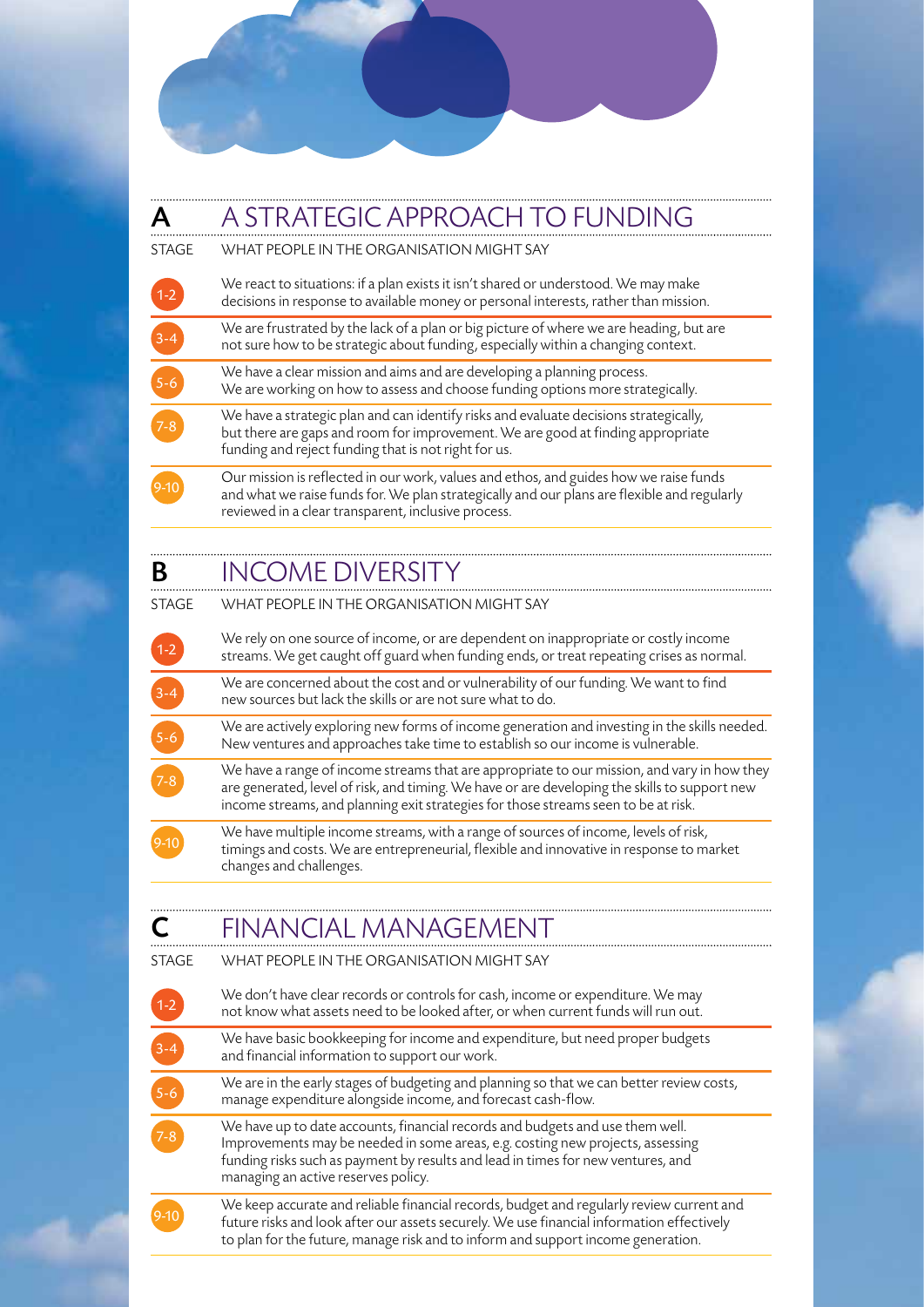

# How to use the tool

This tool is designed for you to complete as a team or individually.

First familiarise yourself with the Ten Steps to Sustainability described on the inner back cover. Then look at each scale and decide between you which stage of the journey fits your organisation best at the moment. Within each of the five stages the first number indicates that your organisation is just at the start of that stage and the second that it may be nearly up to the next stage.

Mark your score for each scale on the sun sheet, then join up the dots and see what shape you are in. The further your points are from the centre of sun the better – are there any areas where you are still too hot for comfort?

#### Example (Communicating Success)

*' We have just started measuring outcomes in one of our projects, but haven't got very far with it'* would be a 5.

*' We have completed a pilot project and are learning how to interpret the data we have collected'*  would be a 6.

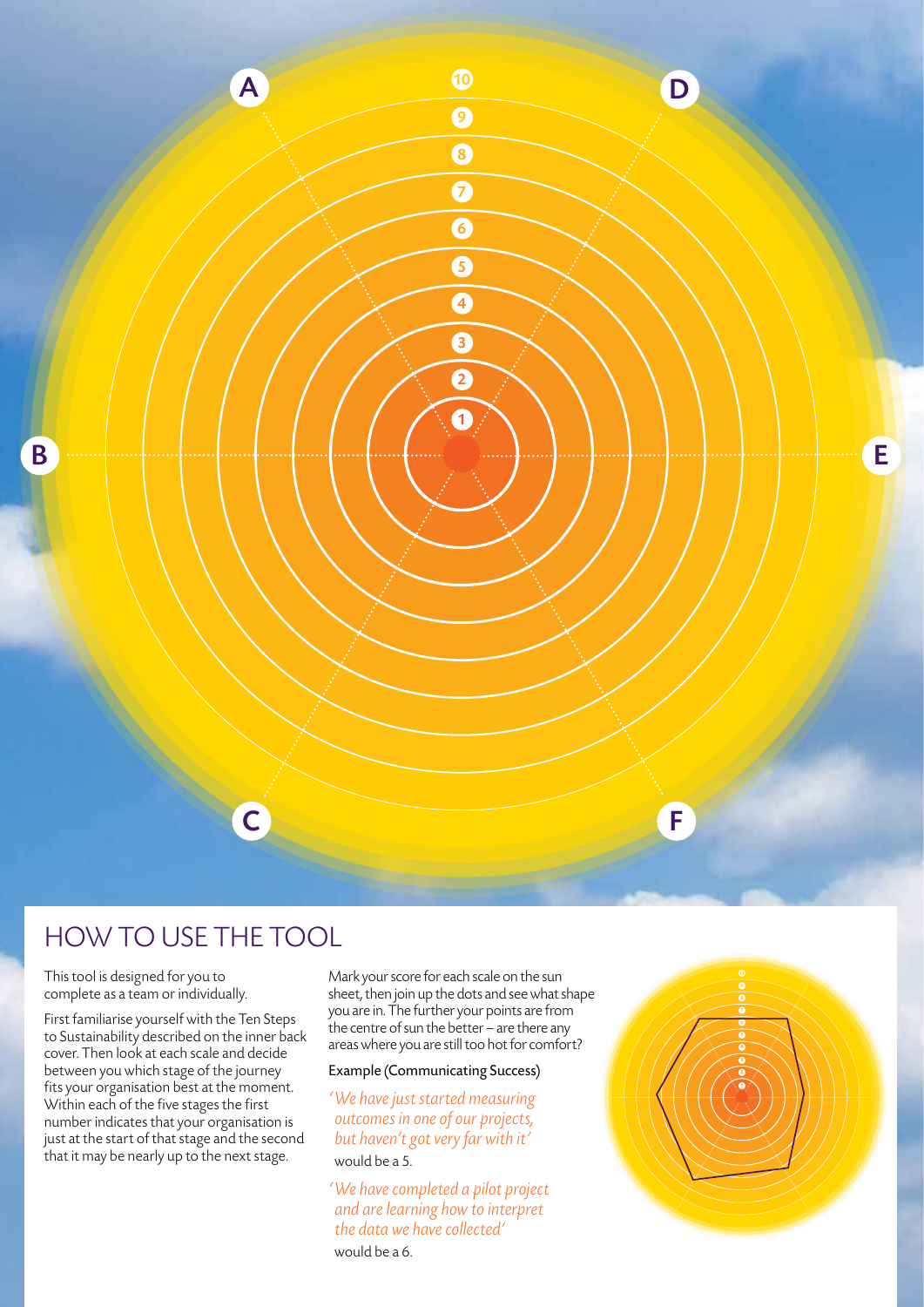| We do not have plans to measure the results of our work: it is considered too difficult,                                                                                                                                                                                         |
|----------------------------------------------------------------------------------------------------------------------------------------------------------------------------------------------------------------------------------------------------------------------------------|
| We can count what we do, and want to measure outcomes to demonstrate that we make                                                                                                                                                                                                |
| We gather some information about outcomes but need to improve how we do this,<br>and may be investing in training. We are in the early stages of working out what the                                                                                                            |
| We mostly measure outcomes and analyse the data but need to improve how we use the<br>information to learn internally and communicate externally. Starting to identify and address<br>potential risks of this approach (e.g. staff wanting to work with "easier" service users). |
| We identify and plan for intended outcomes at the project development stage. We measure<br>outcomes, use the data to review our progress, and learn and adapt what we do accordingly.<br>We communicate how we make a difference and meet needs to those we work with and        |
|                                                                                                                                                                                                                                                                                  |

|              | EXTERNAL POSITIONING AND MARKETING                                                                                                                                                                                                                                              |
|--------------|---------------------------------------------------------------------------------------------------------------------------------------------------------------------------------------------------------------------------------------------------------------------------------|
| <b>STAGE</b> | WHAT PEOPLE IN THE ORGANISATION MIGHT SAY                                                                                                                                                                                                                                       |
| $1 - 2$      | We haven't given much thought to how we let people know about us or how<br>we come across to the outside world.                                                                                                                                                                 |
|              | We need more people to know about us or what we do, because we are missing out on<br>funding, referrals and opportunities. But we lack the money or skills, (or marketing seems<br>full of jargon and not right for us).                                                        |
| $5 - 6$      | We are finding ways to get more people interested in our work and communicate to<br>wider audiences. We are working out how to distinguish ourselves from other organisations<br>that appear similar.                                                                           |
| $7 - 8$      | Mostly people who need to know about us do. We are good at saying what we do and<br>how we are different, but we could be better at communicating to different audiences,<br>forecasting external risks and adapting what we say as the context changes.                        |
| 9-10         | We clearly communicate who we are, what we do, and how we are different. We target our<br>marketing effectively so we reach those we aim for. We regularly review how our marketing<br>is working and adapt it as things change.                                                |
| F            | <b>RELATIONSHIPS</b>                                                                                                                                                                                                                                                            |
| <b>STAGE</b> | WHAT PEOPLE IN THE ORGANISATION MIGHT SAY                                                                                                                                                                                                                                       |
| $1 - 2$      | We only really talk to funders, commissioners or supporters when we need money.<br>We don't have much contact with others in our field.                                                                                                                                         |
| $3 - 4$      | We need to communicate better with funders, commissioners or supporters<br>and organisations which might work with us but we are not sure how to do this.                                                                                                                       |
| $5 - 6$      | We are trying to improve relationships with funders or commissioners and tailoring<br>communication with supporters. We are networking more and may be beginning<br>to find possible collaborators.                                                                             |
| $7 - 8$      | We are improving our relationships with funders, commissioners and/or supporters and<br>see this as important for income generation. We are also involved in some collaboration or<br>are actively exploring potential collaborations, for example putting together joint bids. |

9-10 We have a strategic approach to building relationships, networks and collaborations,<br>investing time as needed, and monitoring our effectiveness systematically, so that we have the relationships we need for financial sustainability and to achieve and sustain our mission.